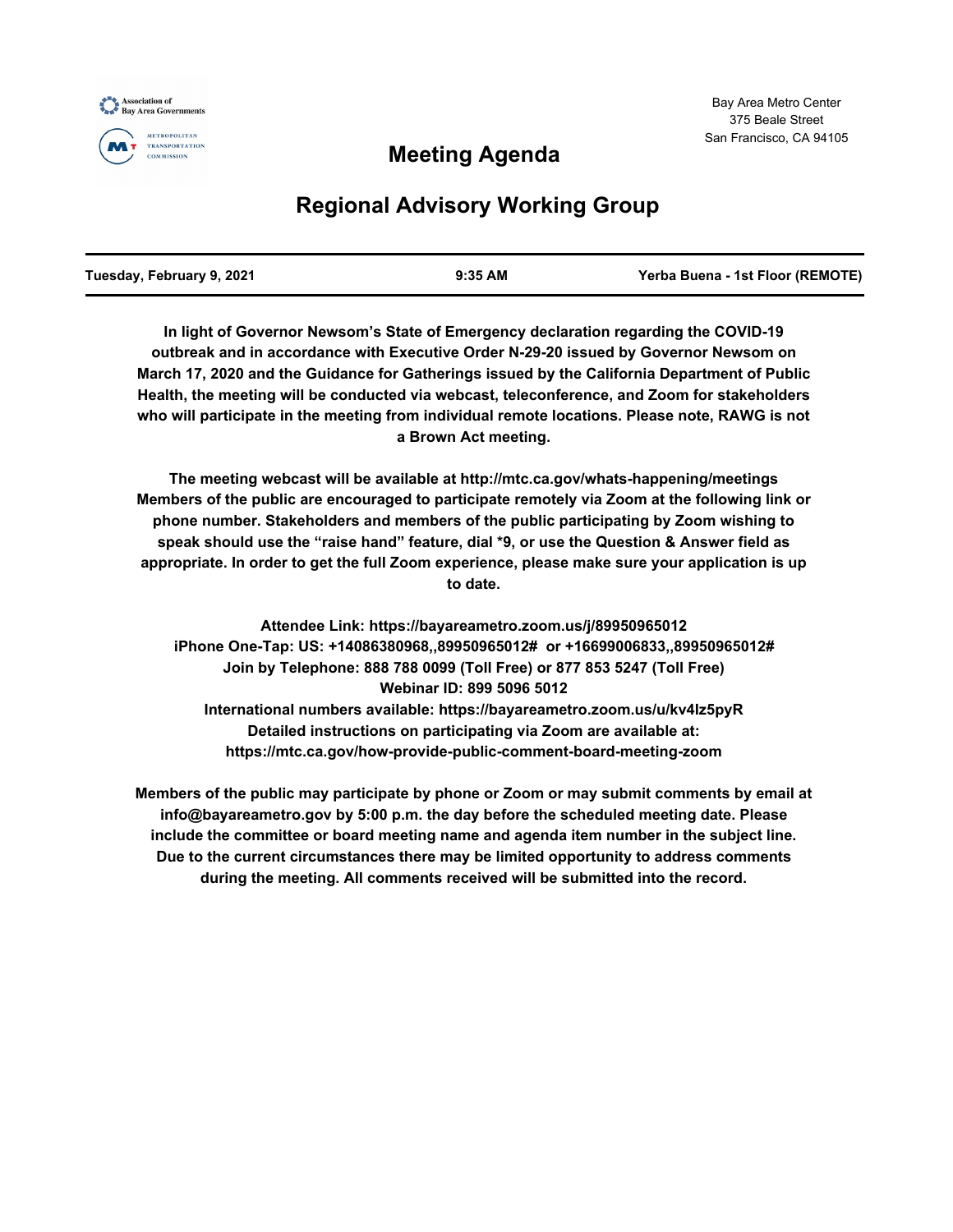#### **9:35 a.m.**

| 1.       | 20-1671             | Welcome, Introductions                                                                                                                             |  |
|----------|---------------------|----------------------------------------------------------------------------------------------------------------------------------------------------|--|
|          | <b>Presenter:</b>   | Matt Maloney and Dave Vautin                                                                                                                       |  |
| 9:40a.m. |                     |                                                                                                                                                    |  |
| 2.       | 21-0195             | Plan Bay Area 2050: Implementation Plan Update                                                                                                     |  |
|          |                     | Update on the Plan Bay Area 2050 Implementation Plan, including success<br>factors, proposed MTC/ABAG roles, and select implementation priorities. |  |
|          | <b>Action:</b>      | Information                                                                                                                                        |  |
|          | Presenter:          | Chirag Rabari                                                                                                                                      |  |
|          | <b>Attachments:</b> | 02i PLNG-5ai PBA50 Implementatio Plan Update Summary Sheets and Atta                                                                               |  |
|          |                     | 02ii PLNG-5aii PBA50 Implementation Plan Update Attachment A-PPT.pdf                                                                               |  |

#### **10:40 a.m.**

### **3. Next Steps / Other Business / Public Comments**

*Stakeholders and members of the public participating by Zoom wishing to speak should use the "raise hand" feature, dial \*9, or use the Question & Answer field as appropriate.*

**10:45 a.m.**

#### **4. Adjournment / Next Meeting**

**The next meeting of the Regional Advisory Working Group will be Tuesday, March 9, 2021 at 9:35 a.m. remotely and by webcast as appropriate depending on the status of any shelter in place orders. Any changes to the schedule will be duly noticed to the public.**